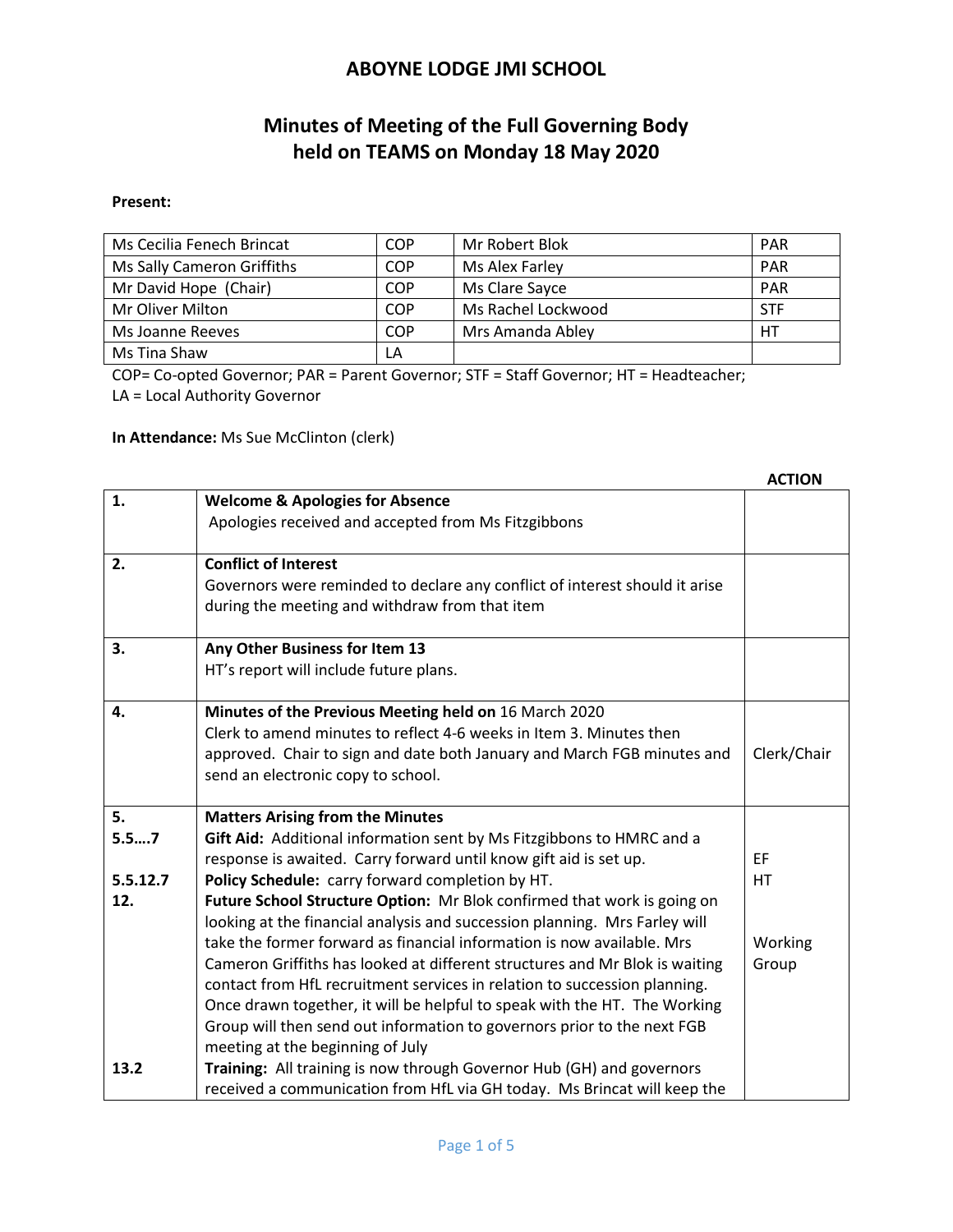|      | spreadsheet of training undertaken up to date.                                                |             |  |  |  |
|------|-----------------------------------------------------------------------------------------------|-------------|--|--|--|
| 13.3 | Governor Self Review: Previous input is now out of date and a new system                      |             |  |  |  |
|      | is available from HfL. Chair to follow up and circulate document.                             |             |  |  |  |
|      |                                                                                               | Chair       |  |  |  |
| 6.   | <b>Virtual Meetings Policy</b>                                                                |             |  |  |  |
|      | Approved and will be topped and tailed for AL by the office and put on GH                     | Admin/Clerk |  |  |  |
| 7.   | <b>Headteacher's Report</b>                                                                   |             |  |  |  |
|      | Report posted in advance. The HT highlighted:                                                 |             |  |  |  |
|      | Have been open for children of keyworkers all through including the                           |             |  |  |  |
|      | first week of the Easter holidays and Bank Holiday. Have 6 children                           |             |  |  |  |
|      | on different days.                                                                            |             |  |  |  |
|      | SLT phoned all families of vulnerable children, staff are logging<br>$\bullet$                |             |  |  |  |
|      | when the website is not accessed and sending personal follow up<br>emails                     |             |  |  |  |
|      | Contact with children has included videos, the 4 <sup>th</sup> nearly completed,<br>$\bullet$ |             |  |  |  |
|      | which have gone down well                                                                     |             |  |  |  |
|      | HT emails all staff and parents each Monday. For staff, there are a<br>$\bullet$              |             |  |  |  |
|      | lot of What's App groups and Mrs Clinton is supporting wellbeing.                             |             |  |  |  |
|      | Q: What are you doing for children who need additional support? A: Mrs                        |             |  |  |  |
|      | Clinton is in touch with them, some daily, some as needed, and is in liaison                  |             |  |  |  |
|      | with the staff.                                                                               |             |  |  |  |
|      | Q: how do we know if there are additional vulnerable children as a result of                  |             |  |  |  |
|      | financial and other change? A: school are in touch with all families and if                   |             |  |  |  |
|      | they have not heard anything, individuals are communicated with                               |             |  |  |  |
|      | personally and report back made.                                                              |             |  |  |  |
|      | Q: do we have any bereaved children? A: not known at the moment, but                          |             |  |  |  |
|      | will be part of the final letter to parents once the numbers returning are                    |             |  |  |  |
|      | known.                                                                                        |             |  |  |  |
|      | Plans for Re-opening: After a lot of work in the context of guidance                          |             |  |  |  |
|      | changing virtually daily, and with very strong liaison between the St Albans                  |             |  |  |  |
|      | heads, the plan circulated to governors for the return of Nursery, Reception,                 |             |  |  |  |
|      | Y1 and Y6 was arrived at - with groups of up to 15 attending 2 days per                       |             |  |  |  |
|      | week - Mon/Tues or Thurs/Fri. Then on Friday, this was brought into                           |             |  |  |  |
|      | question by further guidance stating that all should be in, no rotas. After                   |             |  |  |  |
|      | further reflection, the HT has concluded that this is not possible for AL. To                 |             |  |  |  |
|      | have two groups of 15 children daily, there are not enough staff. Up to 15                    |             |  |  |  |
|      | children have to have the same teacher in the same room. Other small                          |             |  |  |  |
|      | schools are finding the same problems, some other St Albans schools and                       |             |  |  |  |
|      | Welwyn/Hatfield schools are responding similarly and county have said they                    |             |  |  |  |
|      | will support whatever decision a school makes. It is a complex                                |             |  |  |  |
|      | arrangement and involves staggered starts and finishes.                                       |             |  |  |  |
|      | The detailed letter explaining the steps the school can take has been sent                    |             |  |  |  |
|      | today to parents and the school awaits responses as to who wants their                        |             |  |  |  |
|      | children to come back and their preferred session at the beginning or end of                  |             |  |  |  |
|      | the week. Potential issues that may affect the plan include:                                  |             |  |  |  |
|      | It is not known if the number of children of keyworkers will change.                          |             |  |  |  |
|      | If the numbers increase in Y2-Y5, this would have implications for                            |             |  |  |  |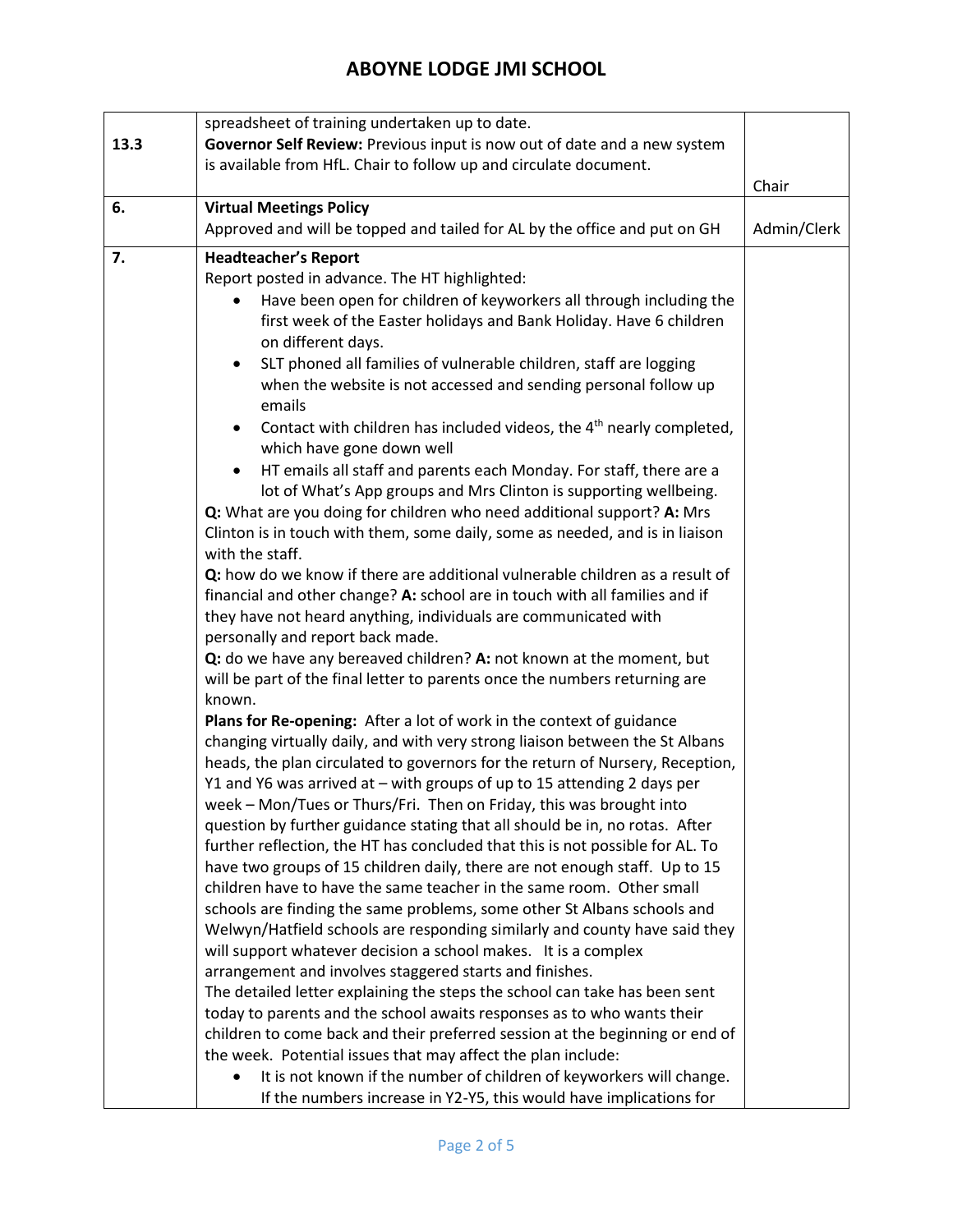|    | A meeting has been requested for tomorrow with the HT with the<br>$\bullet$<br>DfE and the contractors. The HT speculated as to whether they<br>want Reception and Nursery in the temporary school for the rest of<br>term which will have implications for inside and outside space. The<br>HT will keep governors up to date with any developments.<br>Q: do we know what the parents' response is likely to be? A: guidance is to<br>plan as if all are coming back. If less, will still need to carry out plan as the<br>numbers can change on any day.<br>Q: Is outdoor space an issue? A: Not clear yet and the project call may<br>change the situation. Keeping under review.<br>Q: how are the staff? A: There is a lot of communication with teachers<br>including weekly email from the HT, updates from the office about<br>keyworkers' children, contact from Mrs Clinton re welfare and mindfulness<br>and the staff governor confirmed that there is a lot of contact between<br>different What's App groups of staff.                                                                                                                                                                                                                    |           |
|----|----------------------------------------------------------------------------------------------------------------------------------------------------------------------------------------------------------------------------------------------------------------------------------------------------------------------------------------------------------------------------------------------------------------------------------------------------------------------------------------------------------------------------------------------------------------------------------------------------------------------------------------------------------------------------------------------------------------------------------------------------------------------------------------------------------------------------------------------------------------------------------------------------------------------------------------------------------------------------------------------------------------------------------------------------------------------------------------------------------------------------------------------------------------------------------------------------------------------------------------------------------|-----------|
| 8. | <b>Update on Priority School Building Project</b><br>There are two meetings scheduled, the second in half term week, after<br>which it will be clearer about progress and plans. Building is due to be<br>ready 1 June and removers this week have moved crates across to the<br>temporary school. Staff are rota'd to cover. School will be closed to<br>keyworker children over half term when staff sort out the classrooms.<br>Hopefully will be clearer about the number of pupils by then. Starts from 1<br>June will be staggered, there are packed lunches & work will be carried out<br>on the outdoor area in preparation for the return. It will be helpful to know<br>when the Astroturf will be ready.                                                                                                                                                                                                                                                                                                                                                                                                                                                                                                                                      |           |
| 9. | Report from Resources Committee held on 12 May 2020.<br>The Chair confirmed that the surplus at the end of 2019-20 was £500. This<br>is better than anticipated at the beginning of the year and he credited staff<br>with reducing costs during that period. The budget for 2020-21 currently<br>shows a deficit of £36k. Two issues over which the school does not have<br>control have particularly impacted the budget:<br>1. The number of nursery children taking up the 30 hours offer has dropped,<br>resulting in a reduction in income of about £17,000 and<br>2. Staff salaries (including related costs) were budgeted to increase by<br>£36,000 due to a combination of projected annual pay increase and<br>teachers moving up the pay scale. About 85% of budget is staffing costs<br>which is high - county say if above 75% it is very difficult to balance a<br>budget. Other issues highlighted were:<br>Income from lettings, normally about £11k, down and is not in the<br>$\bullet$<br>budget. ABC Breakfast Club and XYZ After School Clubs will not be<br>running.<br>Impact on ALSA's ability to raise money noted - hope they will be<br>able to meet current plan to fund a TA next year and Mr Blok to<br>liaise with them. | <b>RB</b> |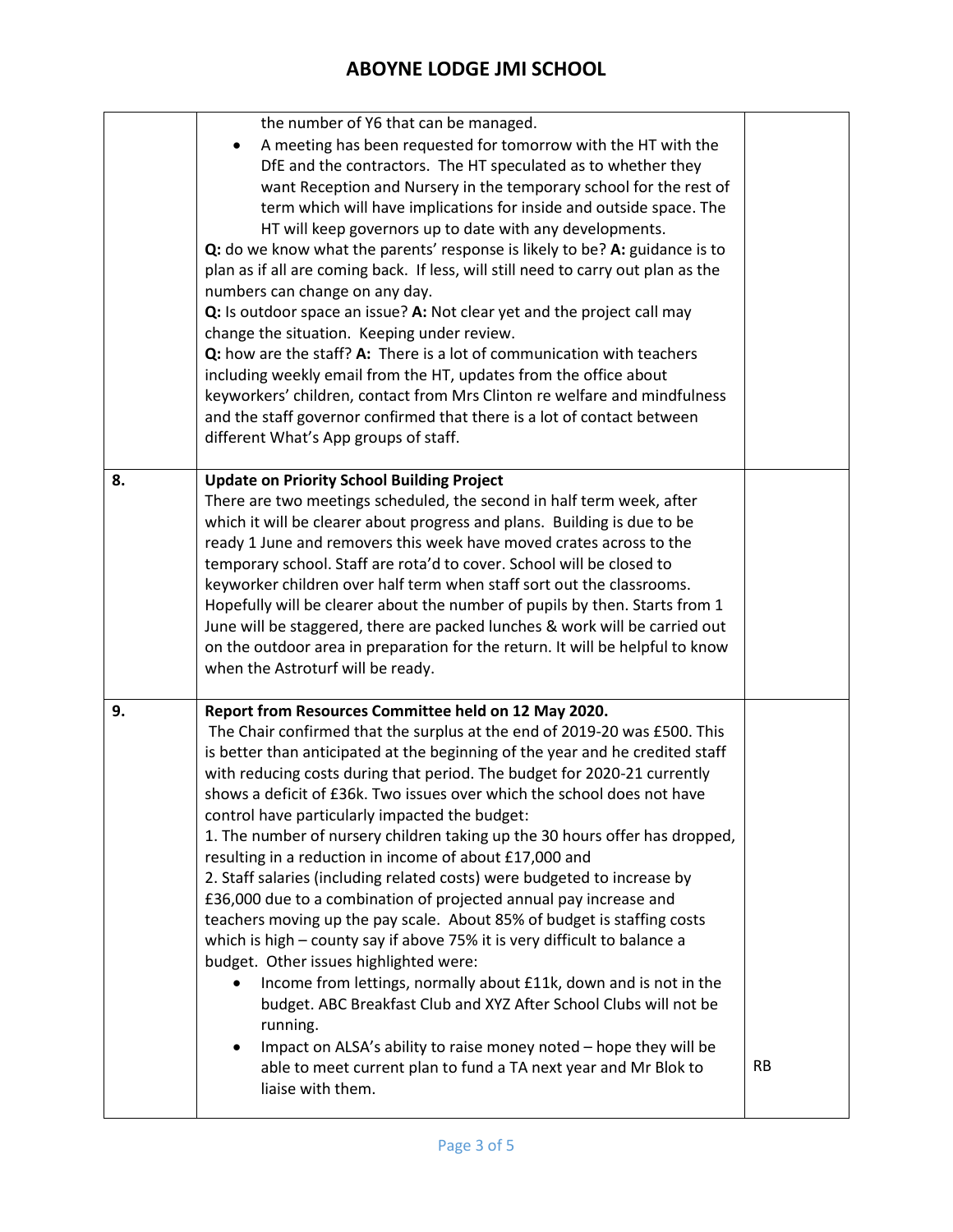|     | Income from parents budgeted at £8-9k based on what received<br>$\bullet$<br>this year. Cannot update at present as requires physical trip to<br>bank. To put on next FGB meeting agenda.<br>In summary, Mr Blok said that the figures are still being worked on and then<br>there will be discussion with County about approval for a deficit budget.                                                           | <b>July FGB</b><br>Agenda |
|-----|------------------------------------------------------------------------------------------------------------------------------------------------------------------------------------------------------------------------------------------------------------------------------------------------------------------------------------------------------------------------------------------------------------------|---------------------------|
| 10. | <b>Safeguarding Update</b><br>None                                                                                                                                                                                                                                                                                                                                                                               |                           |
| 11. | <b>Child Protection Policy Amendments</b><br>Governors approved the Covid related appendix to the Child Protection<br>policy (issued by HfL) pending it being posted on Governor Hub by the HT<br>on Thursday. Please contact the HT if any concerns.                                                                                                                                                            | HT                        |
| 12. | <b>Governance Matters</b><br>Governors noted the new arrangements for booking Training and the new<br>governor resources in Knowledge available on the HfL tab on GH.                                                                                                                                                                                                                                            |                           |
| 13. | Any Other Business as notified in Item 3<br>Governors discussed governance arrangements for the rest of the summer<br>term. It was decided to have a Resources Committee meeting at 10 am on<br>Friday 5 June 2020 to update on finance and the building project. FGB will<br>go ahead on 6 July 2020 and include any key School Improvement<br>Committee business eg responding to loss of learning for pupils. | <b>July FGB</b><br>Agenda |
| 14. | <b>Date of Next Meeting</b><br>Monday 6 July 2020<br>Governors thanked the HT and her staff for everything they have done<br>during such a difficult time.                                                                                                                                                                                                                                                       |                           |

| (Chair) |  |  |  |
|---------|--|--|--|

Signed: ................................................... Date: ..................................